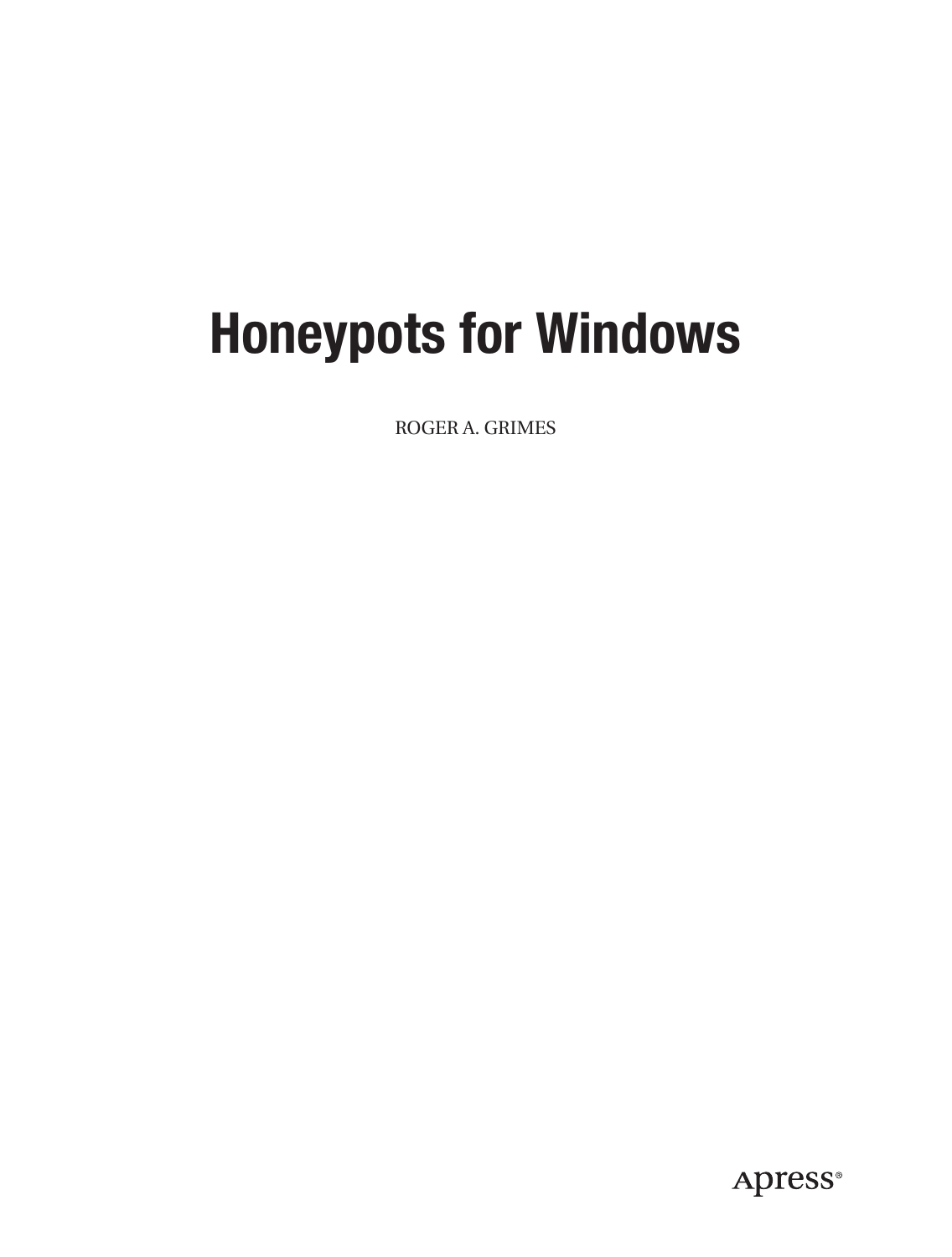#### **Honeypots for Windows**

#### **Copyright © 2005 by Roger A. Grimes**

All rights reserved. No part of this work may be reproduced or transmitted in any form or by any means, electronic or mechanical, including photocopying, recording, or by any information storage or retrieval system, without the prior written permission of the copyright owner and the publisher.

ISBN (pbk): 1-59059-335-9

Printed and bound in the United States of America 9 8 7 6 5 4 3 2 1

Trademarked names may appear in this book. Rather than use a trademark symbol with every occurrence of a trademarked name, we use the names only in an editorial fashion and to the benefit of the trademark owner, with no intention of infringement of the trademark.

Lead Editor: Jim Sumser Technical Reviewers: Alexzander Nepomnjashiy, Jacco Tunnissen Editorial Board: Steve Anglin, Dan Appleman, Ewan Buckingham, Gary Cornell, Tony Davis, Jason Gilmore, Chris Mills, Dominic Shakeshaft, Jim Sumser Assistant Publisher: Grace Wong Project Manager: Sofia Marchant Copy Manager: Nicole LeClerc Copy Editor: Marilyn Smith Production Manager: Kari Brooks-Copony Production Editor: Kelly Winquist Compositors: Kinetic Publishing Services, LLC; Dina Quan Proofreader: Katie Stence Indexer: Carol Burbo Artist: Kinetic Publishing Services, LLC; Dina Quan Cover Designer: Kurt Krames Manufacturing Manager: Tom Debolski

Distributed to the book trade in the United States by Springer-Verlag New York, Inc., 233 Spring Street, 6th Floor, New York, NY 10013, and outside the United States by Springer-Verlag GmbH & Co. KG, Tiergartenstr. 17, 69112 Heidelberg, Germany.

In the United States: phone 1-800-SPRINGER, fax 201-348-4505, e-mail orders@springer-ny.com, or visit http://www.springer-ny.com. Outside the United States: fax +49 6221 345229, e-mail orders@springer.de, or visit http://www.springer.de.

For information on translations, please contact Apress directly at 2560 Ninth Street, Suite 219, Berkeley, CA 94710. Phone 510-549-5930, fax 510-549-5939, e-mail info@apress.com, or visit http://www.apress.com.

The information in this book is distributed on an "as is" basis, without warranty. Although every precaution has been taken in the preparation of this work, neither the author(s) nor Apress shall have any liability to any person or entity with respect to any loss or damage caused or alleged to be caused directly or indirectly by the information contained in this work.

The source code for this book is available to readers at http://www.apress.com in the Downloads section. You will need to answer questions pertaining to this book in order to successfully download the code.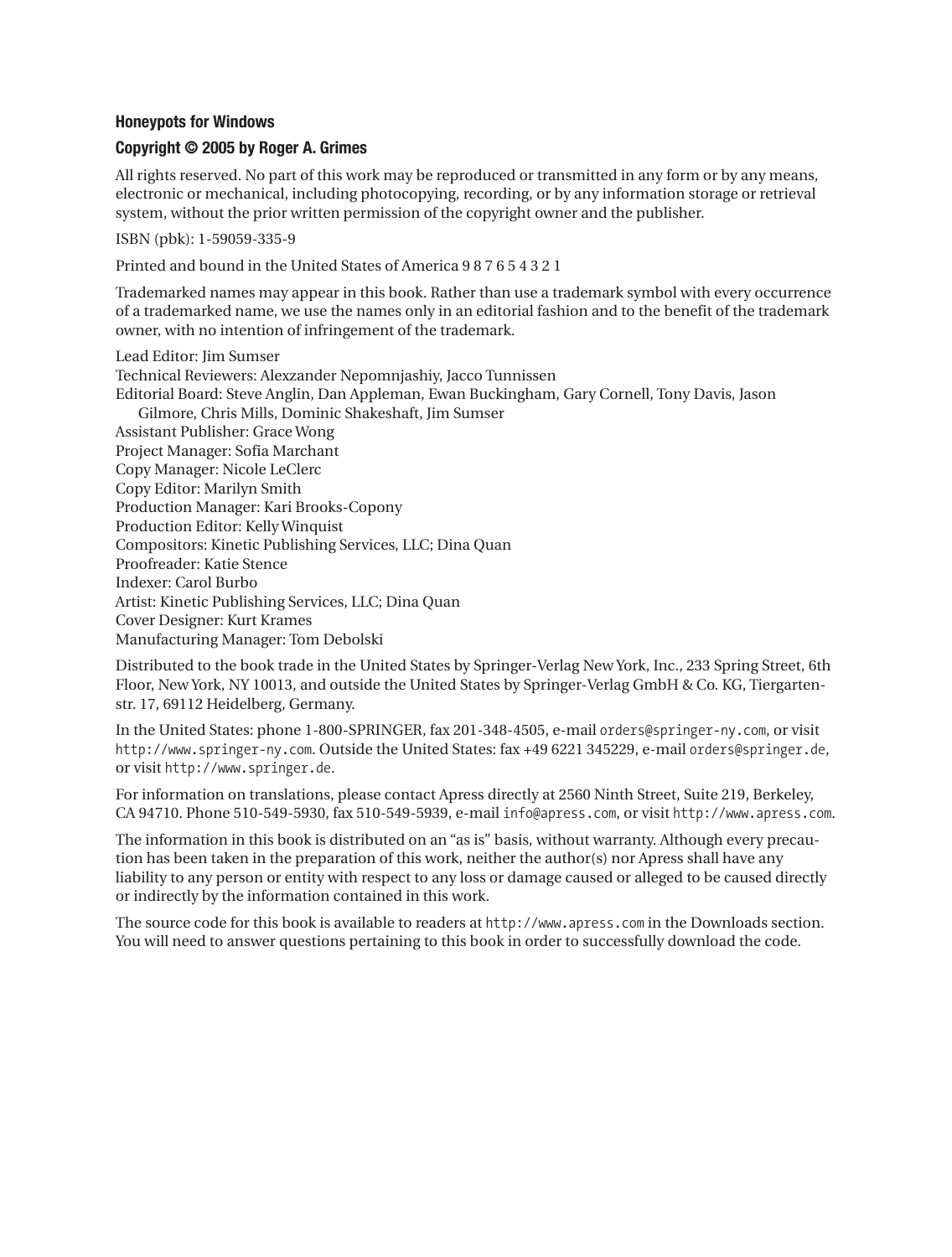*To those who fight the good fight with constant vigilance.*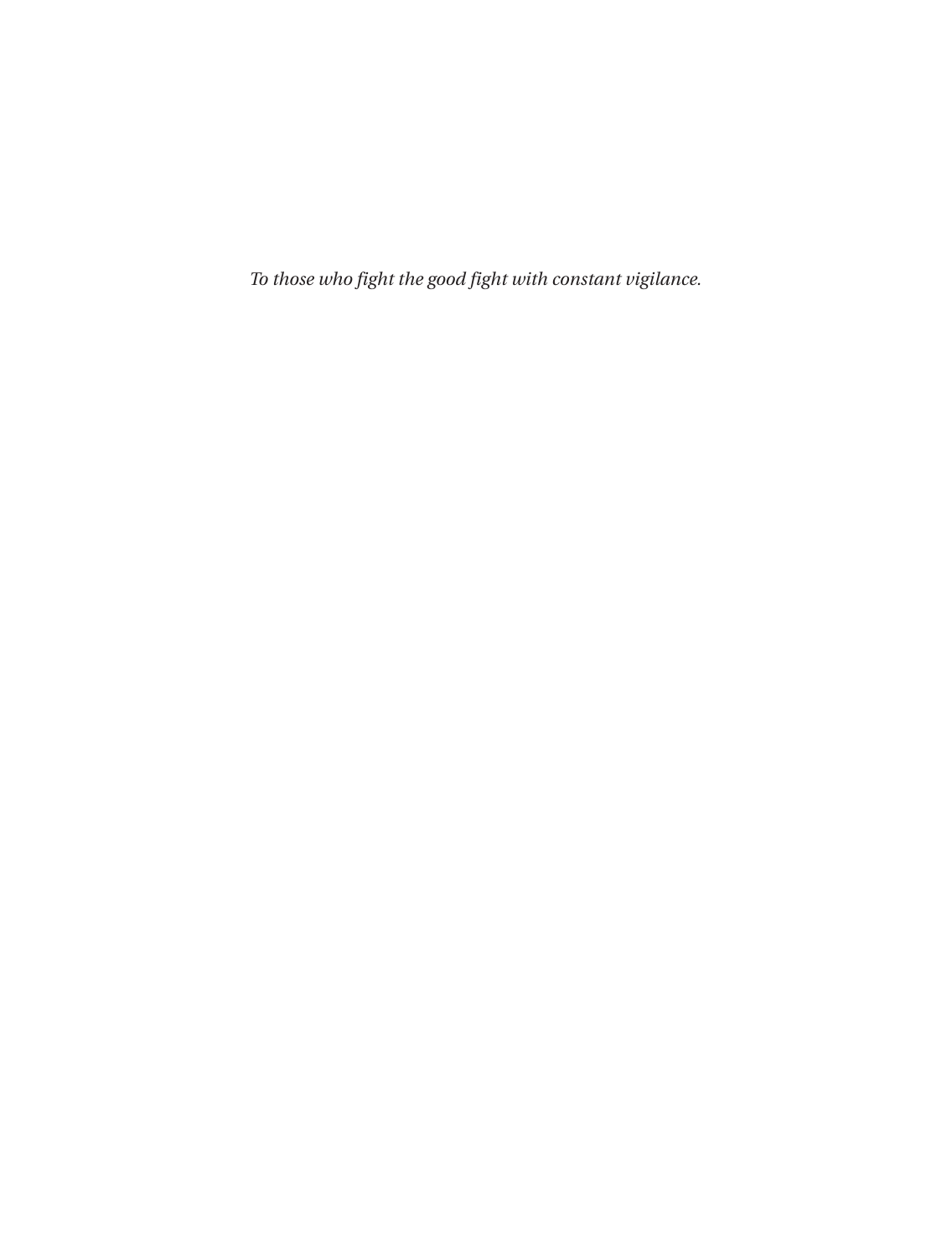# Contents at a Glance

### PART 1 ■ ■ **Honeypots in General**

| <b>Chapter 1</b> |  |
|------------------|--|
| <b>Chapter 2</b> |  |

### PART  $2 =$   $\blacksquare$  Windows Honeypots

| <b>Chapter 3</b> |  |
|------------------|--|
| <b>Chapter 4</b> |  |
| Chapter 5        |  |
| Chapter 6        |  |
| <b>Chapter 7</b> |  |
| <b>Chapter 8</b> |  |

### **PART 3 ■ ■ Honeypot Operations**

| <b>Chapter 9</b>  |  |
|-------------------|--|
| Chapter 10        |  |
| Chapter 11        |  |
| <b>Chapter 12</b> |  |
|                   |  |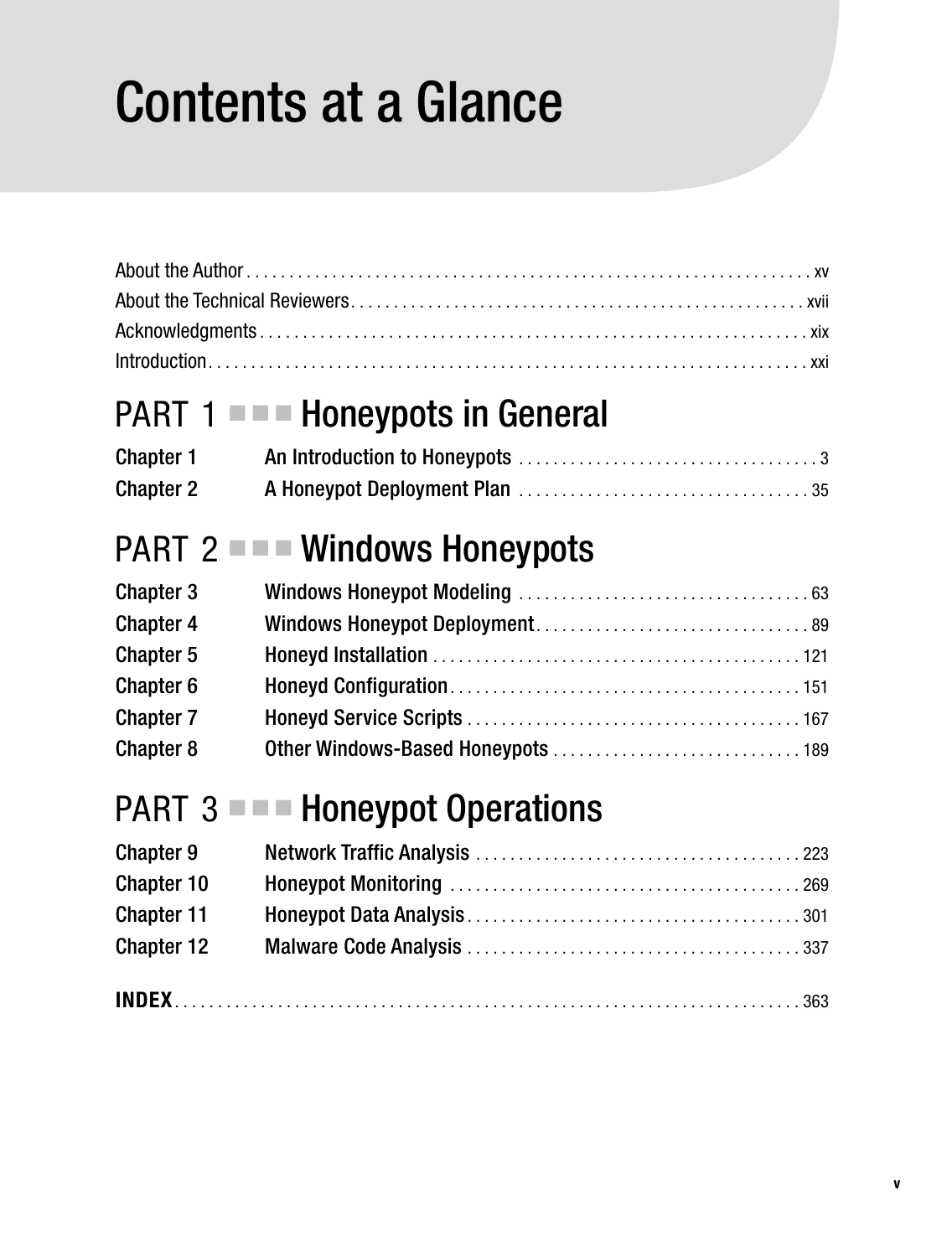## **Contents**

### **PART 1 ■■■ Honeypots in General**

| <b>CHAPTER 1</b> |                                                                                                           |
|------------------|-----------------------------------------------------------------------------------------------------------|
|                  |                                                                                                           |
|                  | What Is a Honeynet? $\ldots \ldots \ldots \ldots \ldots \ldots \ldots \ldots \ldots \ldots \ldots \ldots$ |
|                  |                                                                                                           |
|                  |                                                                                                           |
|                  |                                                                                                           |
|                  |                                                                                                           |
|                  |                                                                                                           |
|                  |                                                                                                           |
|                  |                                                                                                           |
|                  |                                                                                                           |
|                  |                                                                                                           |
|                  |                                                                                                           |
|                  |                                                                                                           |
|                  |                                                                                                           |
|                  |                                                                                                           |
|                  |                                                                                                           |
|                  |                                                                                                           |
|                  |                                                                                                           |
|                  |                                                                                                           |
|                  |                                                                                                           |
|                  |                                                                                                           |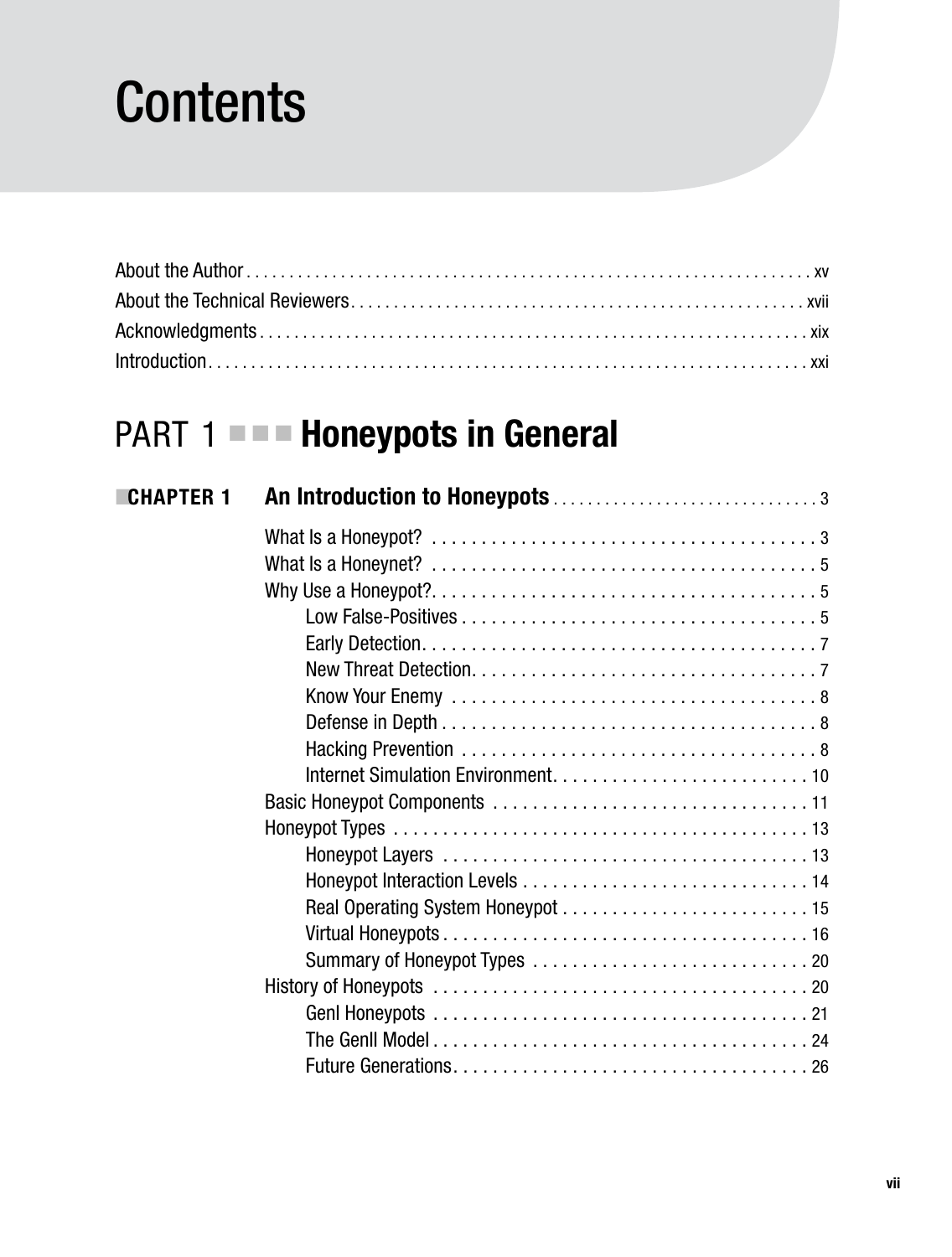#### ■**CHAPTER 2 A Honeypot Deployment Plan** . . . . . . . . . . . . . . . . . . . . . . . . . . . . . . 35

| Honeypot Network Devices Summary52 |  |
|------------------------------------|--|
|                                    |  |
|                                    |  |
|                                    |  |
|                                    |  |
|                                    |  |
|                                    |  |
|                                    |  |

### **PART 2 ■■■ Windows Honeypots**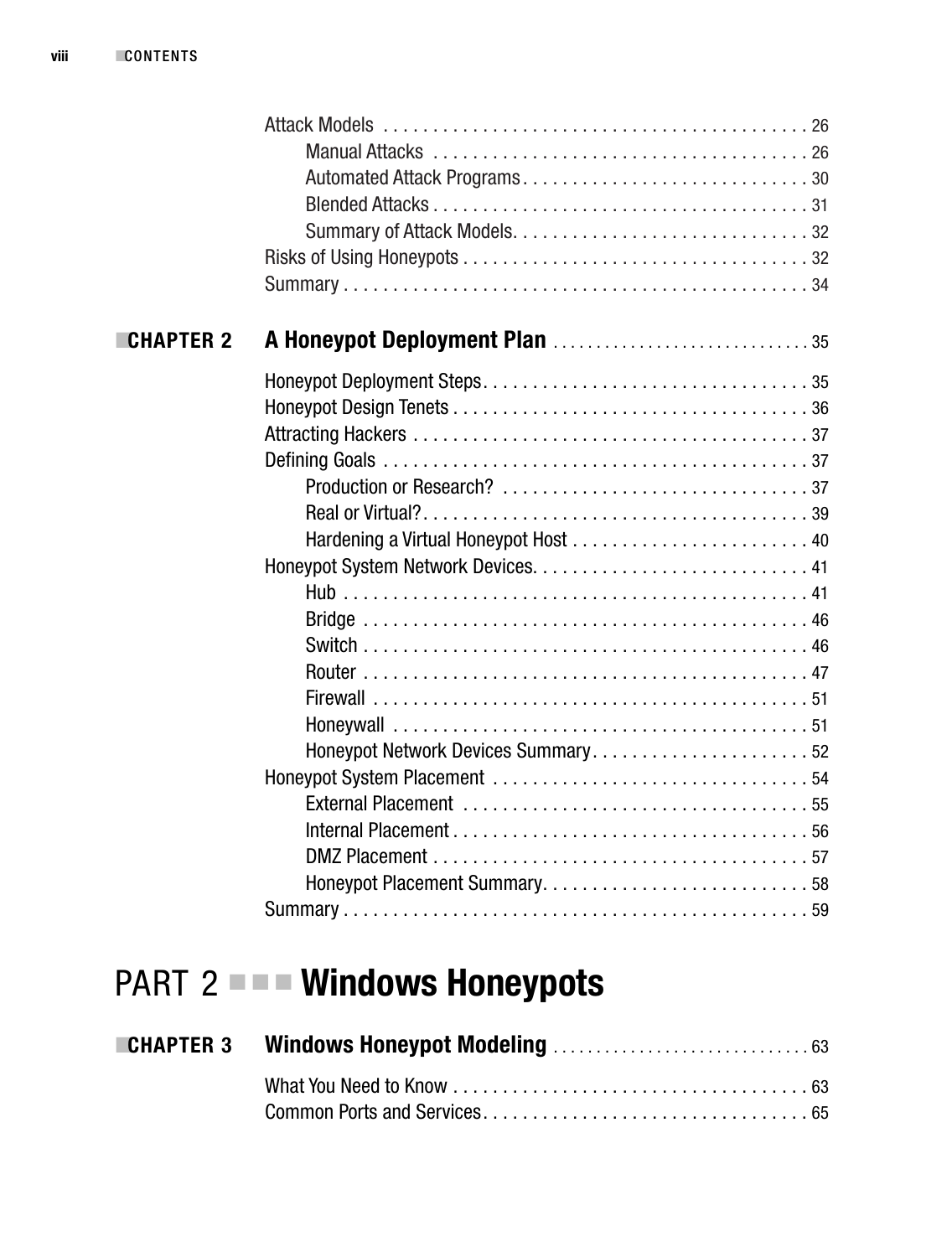|                  | Windows 2000 Domain Controller  69             |  |
|------------------|------------------------------------------------|--|
|                  |                                                |  |
|                  |                                                |  |
|                  |                                                |  |
|                  |                                                |  |
|                  |                                                |  |
|                  |                                                |  |
|                  |                                                |  |
|                  |                                                |  |
|                  |                                                |  |
|                  |                                                |  |
|                  |                                                |  |
|                  |                                                |  |
|                  |                                                |  |
|                  |                                                |  |
|                  |                                                |  |
|                  |                                                |  |
|                  |                                                |  |
| <b>CHAPTER 4</b> | Windows Honeypot Deployment  89                |  |
|                  |                                                |  |
|                  |                                                |  |
|                  |                                                |  |
|                  | Real Operating System or Virtual Machine? 90   |  |
|                  |                                                |  |
|                  |                                                |  |
|                  |                                                |  |
|                  |                                                |  |
|                  | Which Services and Applications to Install? 94 |  |
|                  |                                                |  |
|                  |                                                |  |
|                  |                                                |  |
|                  |                                                |  |
|                  |                                                |  |
|                  |                                                |  |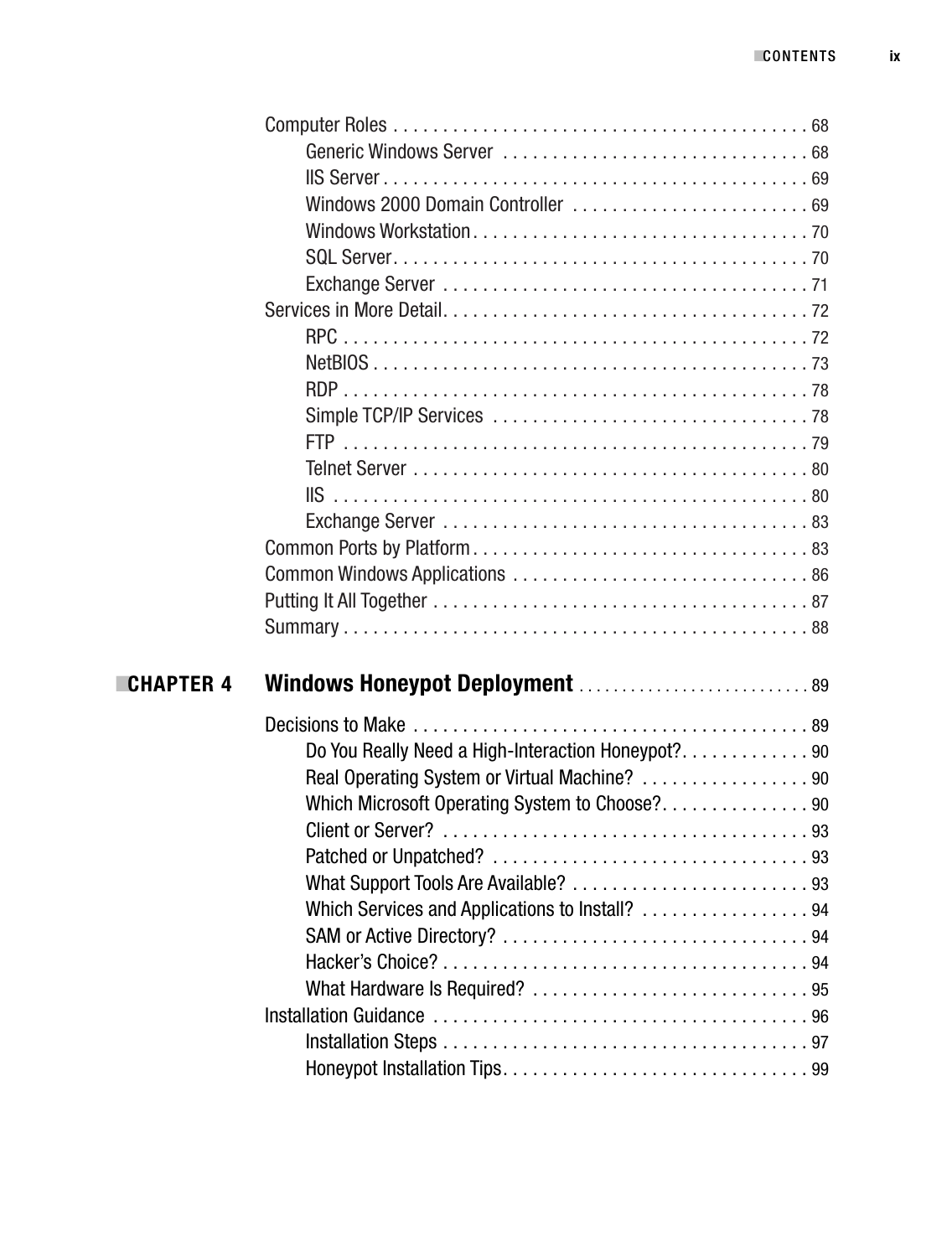|                  | Restricting Unauthorized Software Execution 106         |
|------------------|---------------------------------------------------------|
|                  |                                                         |
|                  |                                                         |
|                  |                                                         |
|                  |                                                         |
| <b>CHAPTER 5</b> |                                                         |
|                  |                                                         |
|                  |                                                         |
|                  |                                                         |
|                  |                                                         |
|                  |                                                         |
|                  |                                                         |
|                  |                                                         |
|                  |                                                         |
|                  |                                                         |
|                  |                                                         |
|                  |                                                         |
|                  |                                                         |
|                  |                                                         |
|                  |                                                         |
|                  |                                                         |
|                  |                                                         |
|                  |                                                         |
| <b>CHAPTER 6</b> |                                                         |
|                  |                                                         |
|                  |                                                         |
|                  |                                                         |
|                  |                                                         |
|                  | Assembling Templates in a Honeyd Configuration File 161 |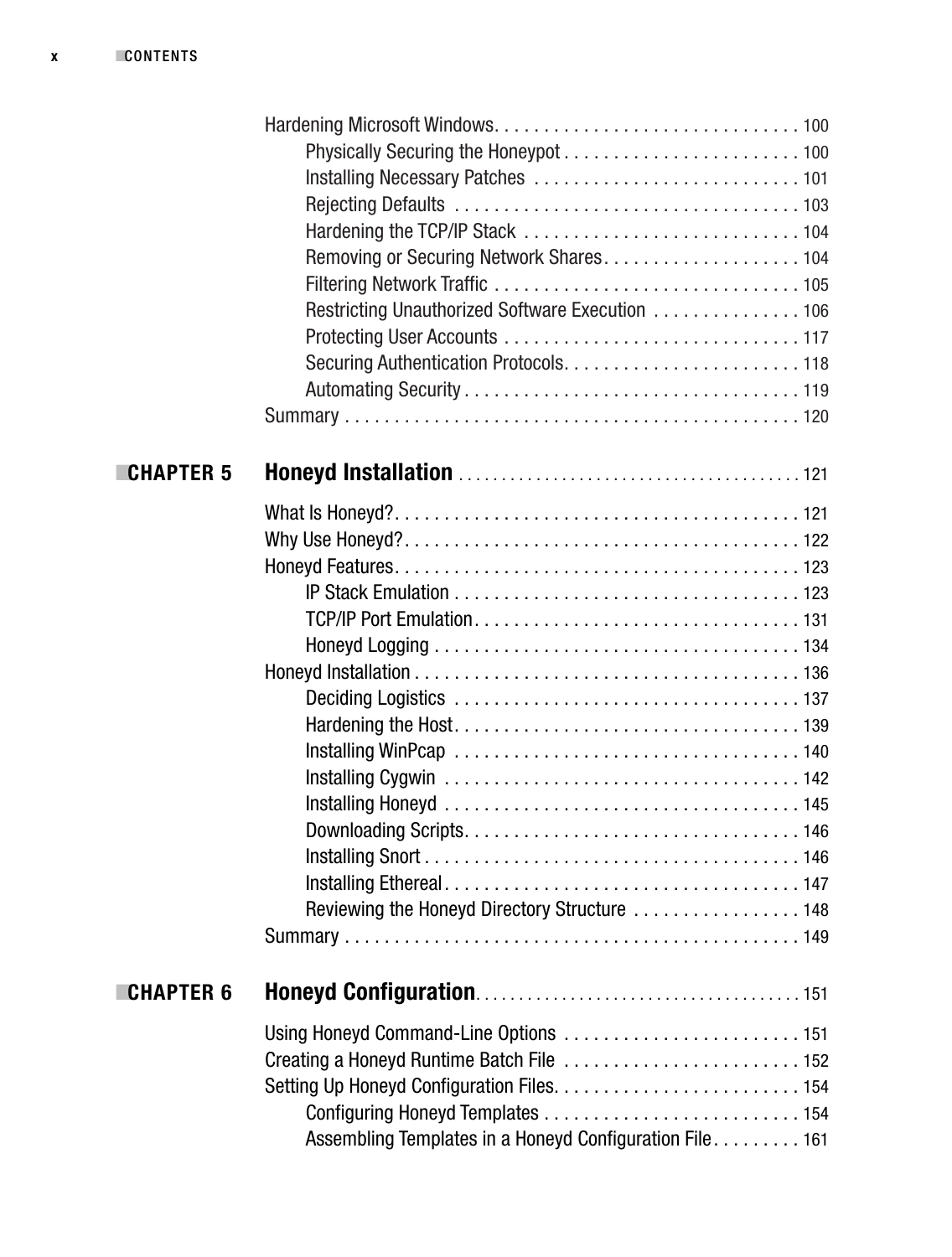| <b>CHAPTER 7</b> |                                                                                                           |  |
|------------------|-----------------------------------------------------------------------------------------------------------|--|
|                  |                                                                                                           |  |
|                  |                                                                                                           |  |
|                  |                                                                                                           |  |
|                  |                                                                                                           |  |
|                  |                                                                                                           |  |
| <b>CHAPTER 8</b> |                                                                                                           |  |
|                  |                                                                                                           |  |
|                  |                                                                                                           |  |
|                  |                                                                                                           |  |
|                  |                                                                                                           |  |
|                  | Configuring KFSensor Listeners and Anti-DoS Settings 210<br>Creating Custom PatriotBox Port Listeners 214 |  |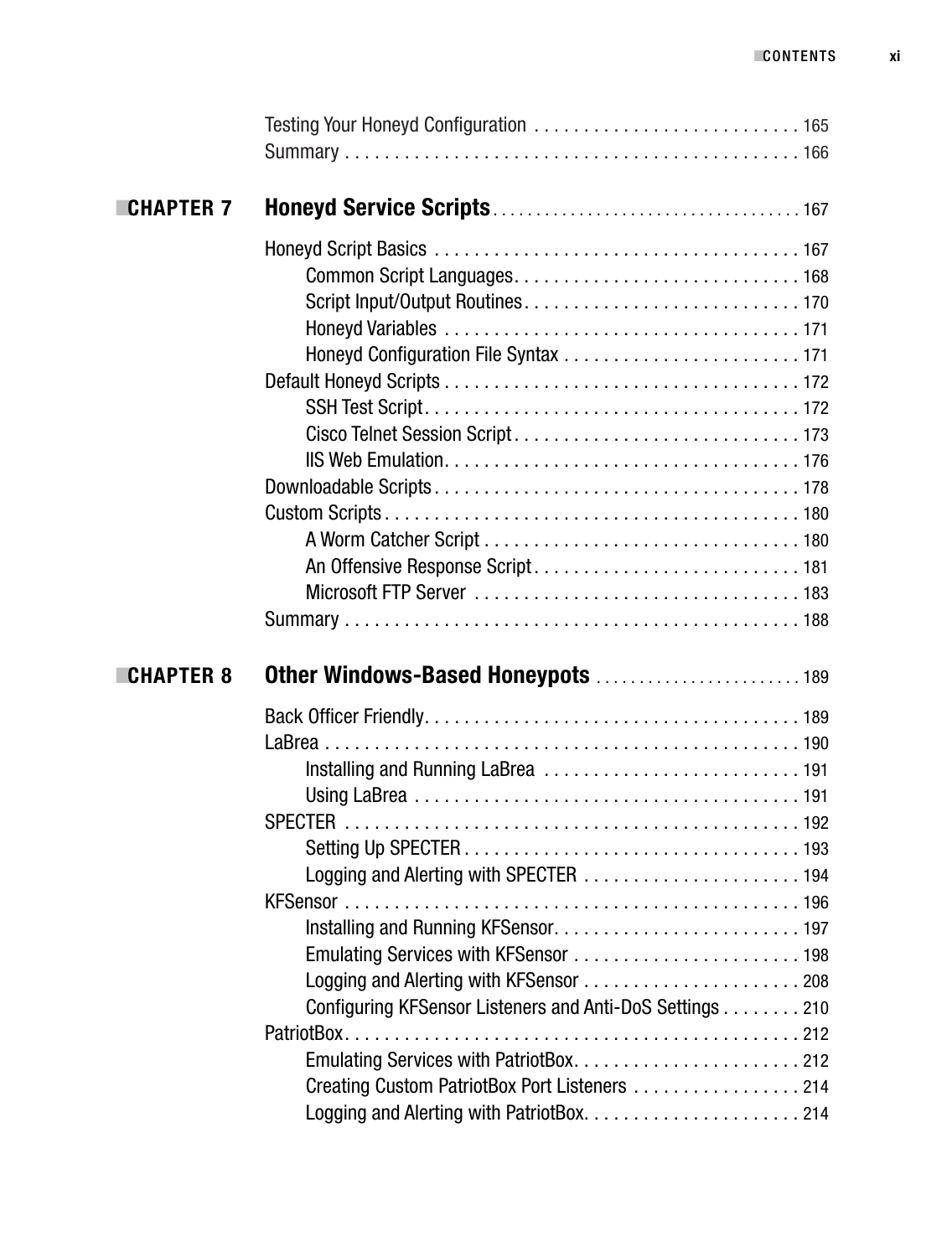### **PART 3 ■■■ Honeypot Operations**

| <b>CHAPTER 9</b>  |                                                  |  |
|-------------------|--------------------------------------------------|--|
|                   |                                                  |  |
|                   |                                                  |  |
|                   |                                                  |  |
|                   | How a Sniffer and IDS Complement Each Other  226 |  |
|                   |                                                  |  |
|                   |                                                  |  |
|                   |                                                  |  |
|                   |                                                  |  |
|                   |                                                  |  |
|                   |                                                  |  |
|                   |                                                  |  |
|                   |                                                  |  |
|                   |                                                  |  |
|                   | Using Tcpdump or WinDump with Ethereal 249       |  |
|                   | Using Built-in Ethereal Command-Line Tools. 249  |  |
|                   |                                                  |  |
|                   |                                                  |  |
|                   |                                                  |  |
|                   |                                                  |  |
|                   |                                                  |  |
|                   |                                                  |  |
| <b>CHAPTER 10</b> |                                                  |  |
|                   |                                                  |  |
|                   |                                                  |  |
|                   |                                                  |  |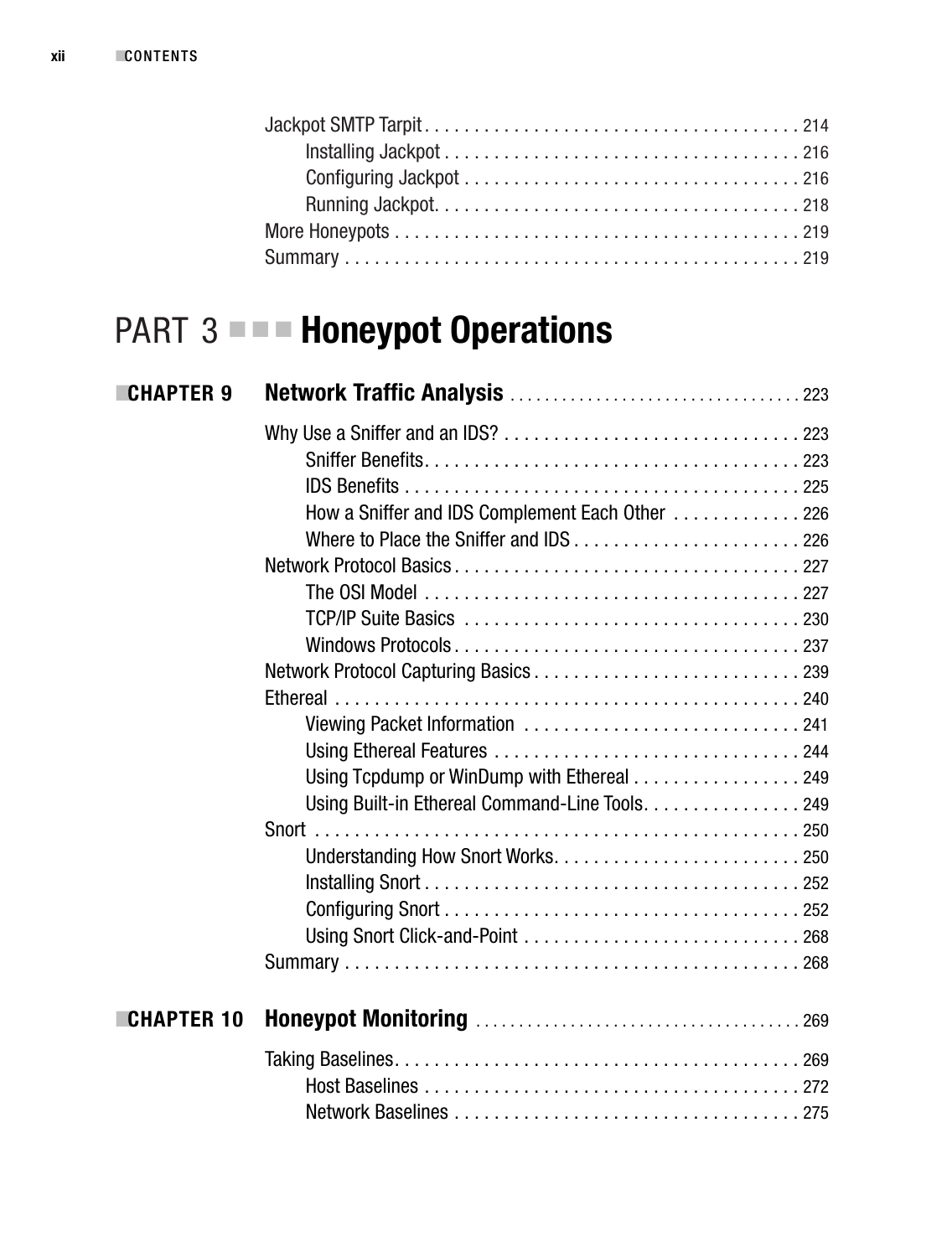|                   | Protection for Monitoring Communications 284     |  |
|-------------------|--------------------------------------------------|--|
|                   |                                                  |  |
|                   |                                                  |  |
|                   |                                                  |  |
|                   |                                                  |  |
|                   |                                                  |  |
|                   |                                                  |  |
|                   |                                                  |  |
|                   |                                                  |  |
|                   |                                                  |  |
|                   |                                                  |  |
|                   |                                                  |  |
|                   |                                                  |  |
|                   |                                                  |  |
|                   |                                                  |  |
|                   |                                                  |  |
| <b>CHAPTER 11</b> |                                                  |  |
|                   |                                                  |  |
|                   |                                                  |  |
|                   |                                                  |  |
|                   |                                                  |  |
|                   |                                                  |  |
|                   | A Structured Forensic Analysis Approach 304      |  |
|                   |                                                  |  |
|                   |                                                  |  |
|                   |                                                  |  |
|                   |                                                  |  |
|                   |                                                  |  |
|                   |                                                  |  |
|                   |                                                  |  |
|                   |                                                  |  |
|                   |                                                  |  |
|                   | Modifying and Redeploying the Honeypot System324 |  |
|                   |                                                  |  |
|                   |                                                  |  |
|                   |                                                  |  |
|                   |                                                  |  |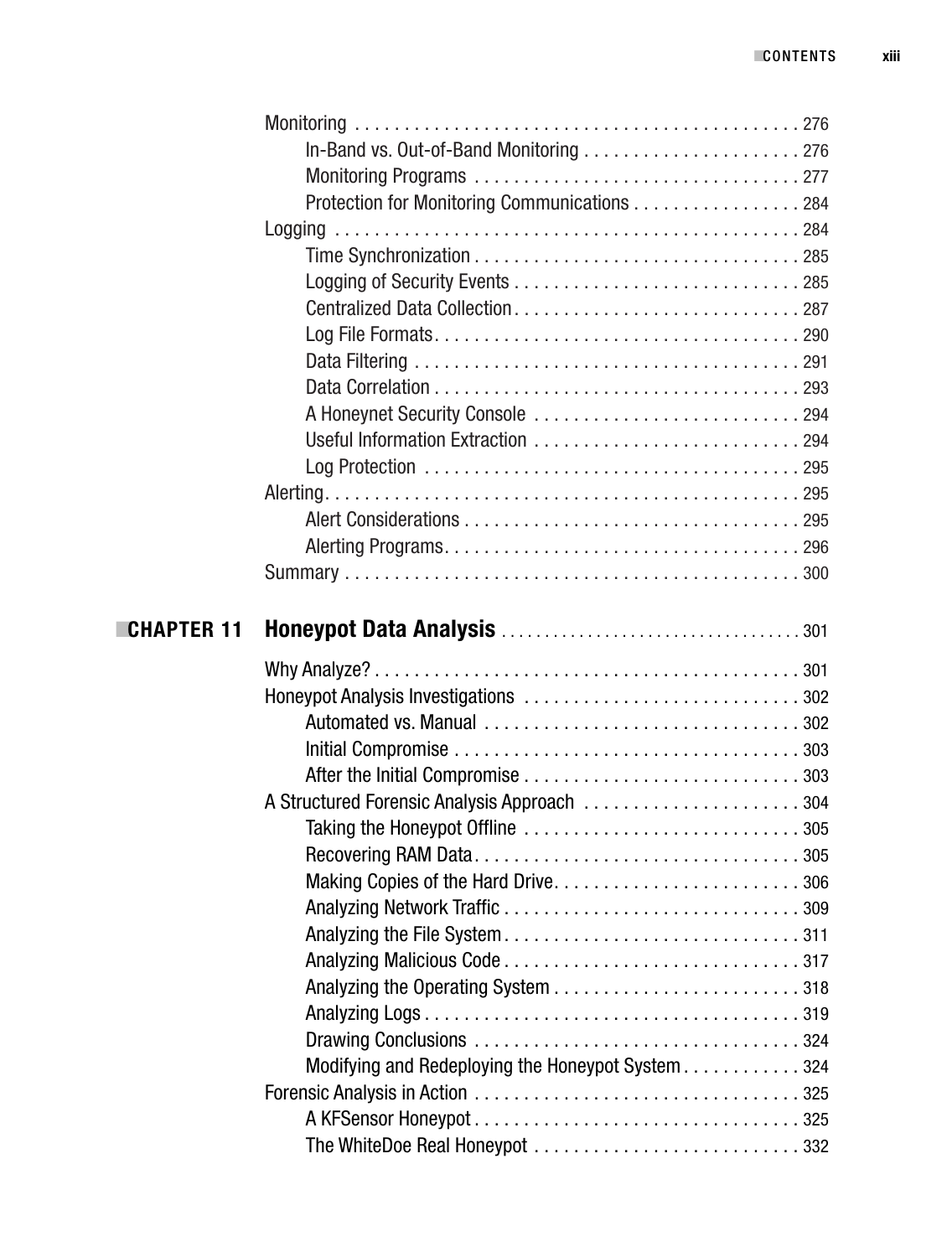| <b>CHAPTER 12</b> |                                                          |
|-------------------|----------------------------------------------------------|
|                   |                                                          |
|                   |                                                          |
|                   |                                                          |
|                   | Assembly Language Instructions on Computer Platforms 345 |
|                   |                                                          |
|                   |                                                          |
|                   |                                                          |
|                   |                                                          |
|                   |                                                          |
|                   |                                                          |
|                   |                                                          |
|                   |                                                          |
|                   |                                                          |
|                   |                                                          |
|                   |                                                          |
|                   |                                                          |
|                   |                                                          |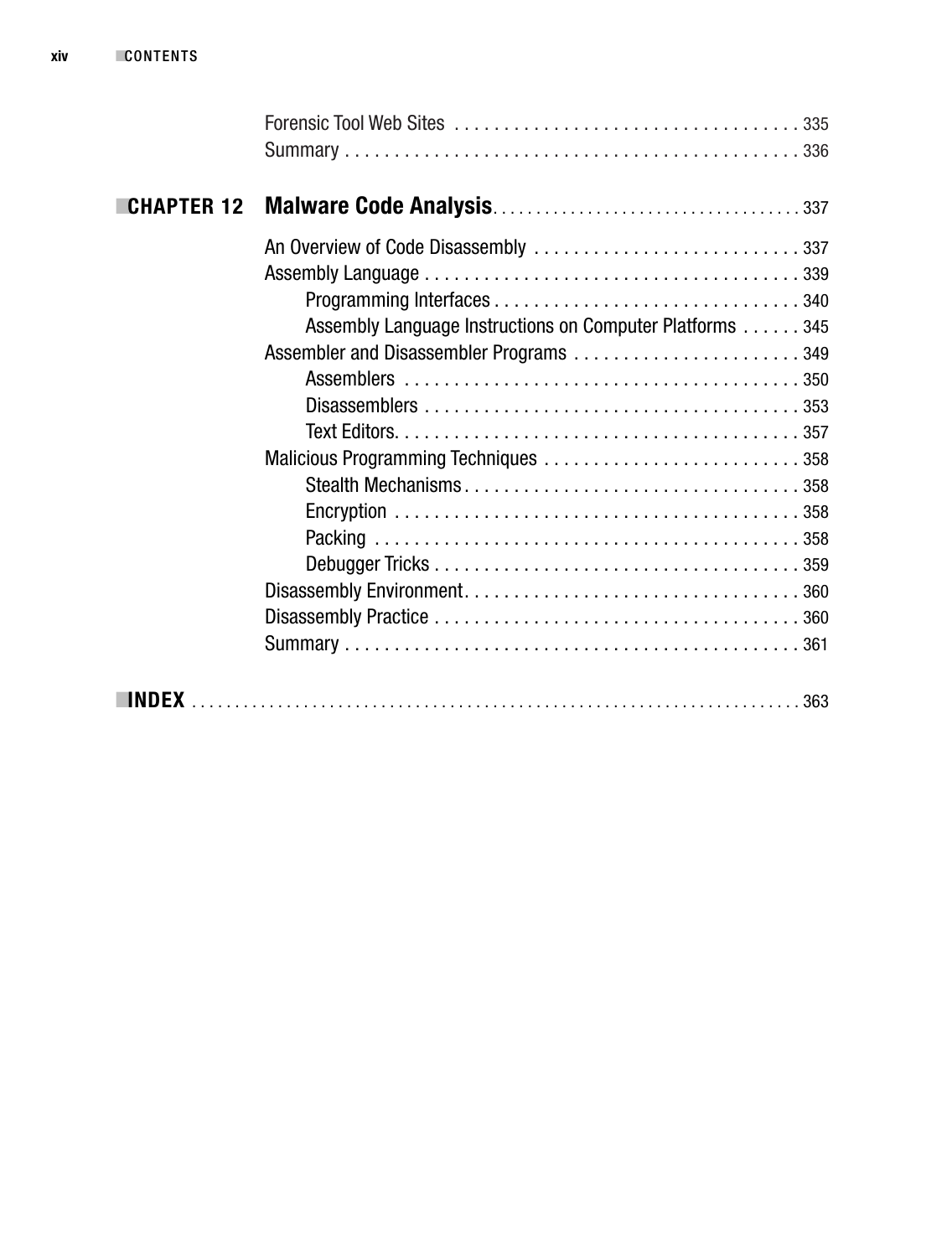# About the Author

■**ROGER A. GRIMES** is a 17-year computer security industry veteran, full-time teacher, author, and consultant. He is the author of 4 books and more than 150 magazine articles on computer security, specializing in Microsoft Windows security and malware defenses. He is a contributing editor for *Windows IT Pro* and *InfoWorld* magazines. His certifications include CPA, CISSP, CEH, CHFI, TICSA, MCT, MCSE: Security (NT/2000/2003/MVP), Security+, A+, and others. Roger is a frequent presenter at national conferences, including MCP TechMentor, Windows Connections, and SANS, where he is always among the highest rated presenters. Roger has created several courses on advanced Windows security for Microsoft, *Windows IT Pro* magazine, and SANS. His clients have included every branch of the armed forces, Microsoft, VeriSign, Fortune 500 companies, cities, and large public school systems and universities.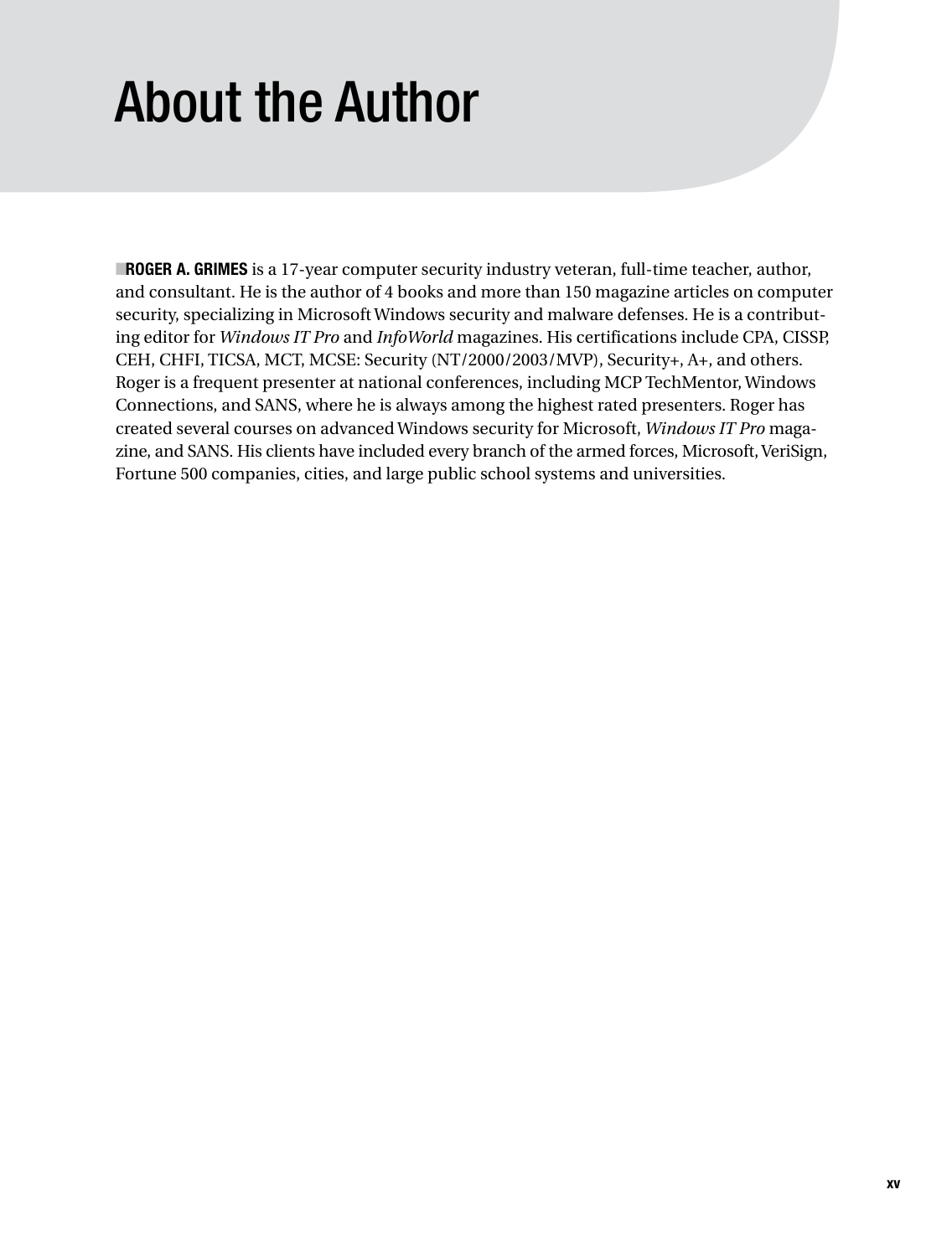# About the Technical Reviewers



**TALEXZANDER NEPOMNJASHIY** is a Microsoft SQL Server database designer for NeoSystems NorthWest, a security services, consulting, and training company. He has more than 11 years of experience in the IT field. His work involves extending and improving clients' corporate ERP systems to manage retail sales data, predict market changes, and calculate trends for future market situations.

**JACCO TUNNISSEN** has been working in the ISP and security fields since the mid-1990s, mainly focusing on FreeBSD and OpenBSD implementations. Currently, he is "educating the masses" using his web sites, where you can find out all about intrusion detection, honeypots (http://www.honeypots.net), incident handling, wireless security, computer forensics, DNS, and BGP routing. In his spare time, he enjoys good food and biking in Rotterdam. Jacco likes working as a technical reviewer for several authors.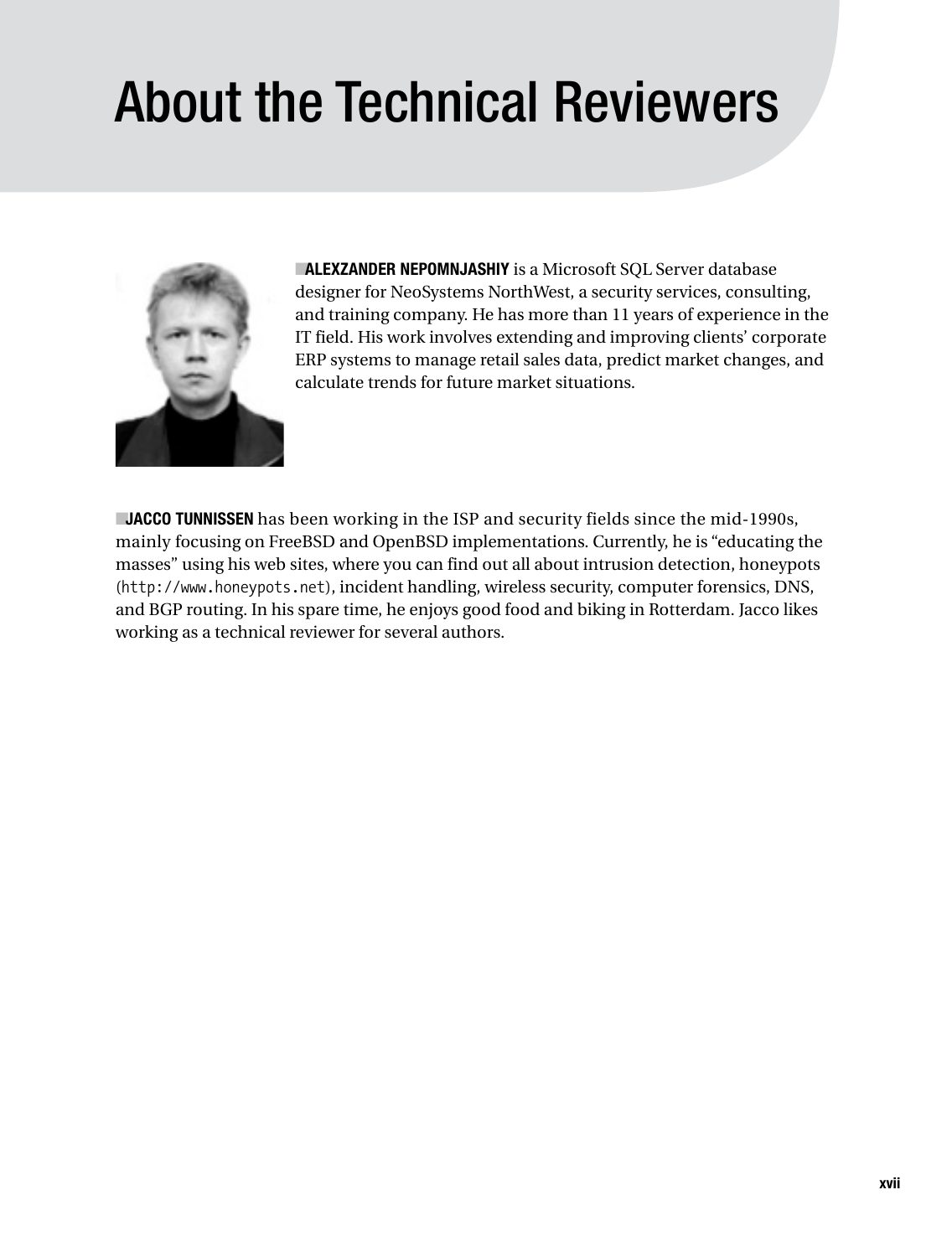## Acknowledgments

**I** wish to thank Apress and my editor Jim Sumser, Sofia Marchant, Marilyn Smith, and StudioB's Neil J. Salkind for seeing the vision for a book like this and putting up with my moving deadlines.

I also want to thank Lance Spitzner, Michael Davis, and Niels Provos, for evangelizing honeypot technology, and answering my many questions. Thanks to Alexzander Nepomnjashiy and Jacco Tunnissen for the excellent technical editing.

Much of this book could not have been written without the previous contributions of The Honeynet Project (http://project.honeynet.org), Honeypot: Tracking Hackers (http://www.tracking-hackers.com), SANS (http://www.sans.org), and the Honeypot mailing list (http://www.securityfocus.com).

On a personal note, I would especially like to thank my wife, Tricia, who took care of my every need while I was writing and neglecting her. I could not ask for a better friend and partner.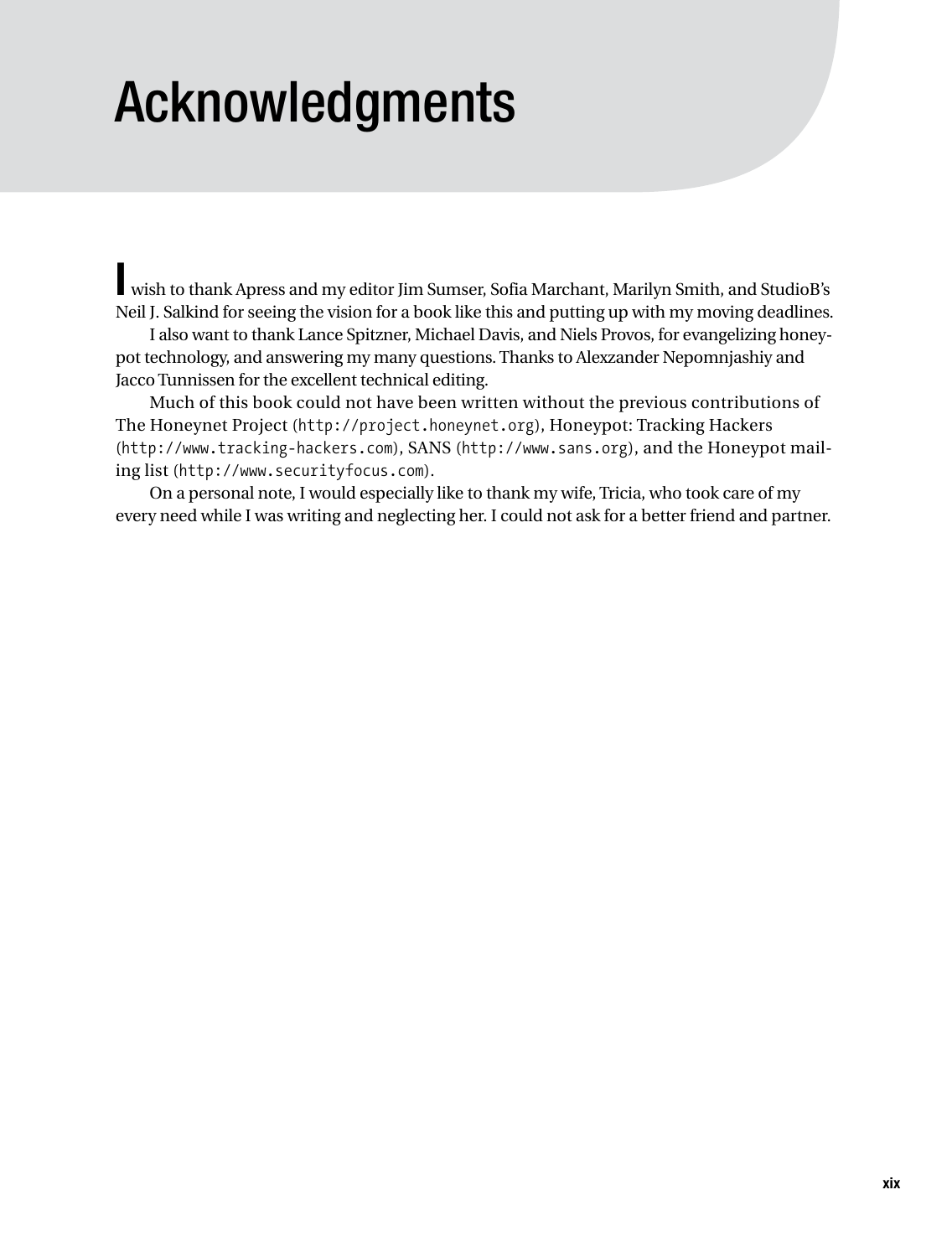### Introduction

Welcome to the world of honeypots! By reading this book, you are joining a friendly community of like-minded individuals who see honeypots as an important step in preventing and learning about malicious hacking activity.

If you were to ask a honeypot administrator why he uses a honeypot, the first response you would likely get is one or more legitimate business reasons explaining why honeypots are the best tool for the job. We've been trained to respond that way, so we can defend all our time spent managing and learning about honeypots to our bosses and loved ones. But underlying all the official logic is the real reason why most of us get interested in honeypots: the thrill of watching the bad guys expose themselves and their techniques, in an environment explicitly built to exploit them. It's videotaping the thief. It's taking the hacker's favorite tool of social engineering and using it against him. It's hacking the hacker.

For once, the good guys are in control and winning. With honeypots, we can track the hackers back to their lairs, identify them, and learn and defend against their techniques before they really get a chance to use them. Honeypots can stop hacker attacks, Internet worms, spam, and other acts of maliciousness. Honeypots remove the implicit veil of privacy most hackers think they have when they exploit a computer. If honeypots become as big and mature as most security experts expect them to be, they could put an end to the random, no consequence, hacking that so proliferates our Internet experience today. Honeypots are one of the few offensive plays in the computer security world.

Honeypots no longer need to prove their value. They have been responsible for discovering many new threats (called *zero-day exploits*) before they were widely known and used, including a Samba buffer overflow. Honeypots have been essential in capturing encrypted hacker traffic and instrumental in learning that hackers are using version 6 of the Internet Protocol (IPv6) to tunnel their communications under the very noses of network administrators. But perhaps, the greatest demonstration of a honeypot's value was the recent profiling of an extensive credit card fraud operation (http://www.honeynet.org/papers/profiles/cc-fraud.pdf).

Researchers followed the online activities and communications of individuals involved with credit card fraud, also known as *carders*. The honeynet was able to capture an incredibly automated Internet Relay Chat (IRC) network that allowed credit card numbers and identifying information to be stolen by simply typing a few keystrokes. Members of the ring could type in !cc to receive one random stolen credit card number. Other commands returned credit card account limits and provided web site links to vulnerable online merchant sites. The honeynet tracked key individuals, mostly located in South Asia and Pacific Rim countries, as they bought credit card numbers from legitimate businesses, hacked credit card security systems, and taught newcomers the ins and outs of carding. The credit card ring, by plying its trade online and out in the open, made their illegal activities appear more as a subculture than a crime. This attracted new participants. Honeypots allowed evidence to be recorded that after-the-fact affidavits, search warrants, and bugged phone conversations couldn't provide. The honeypot has solidified its place as a legitimate computer security defense tool.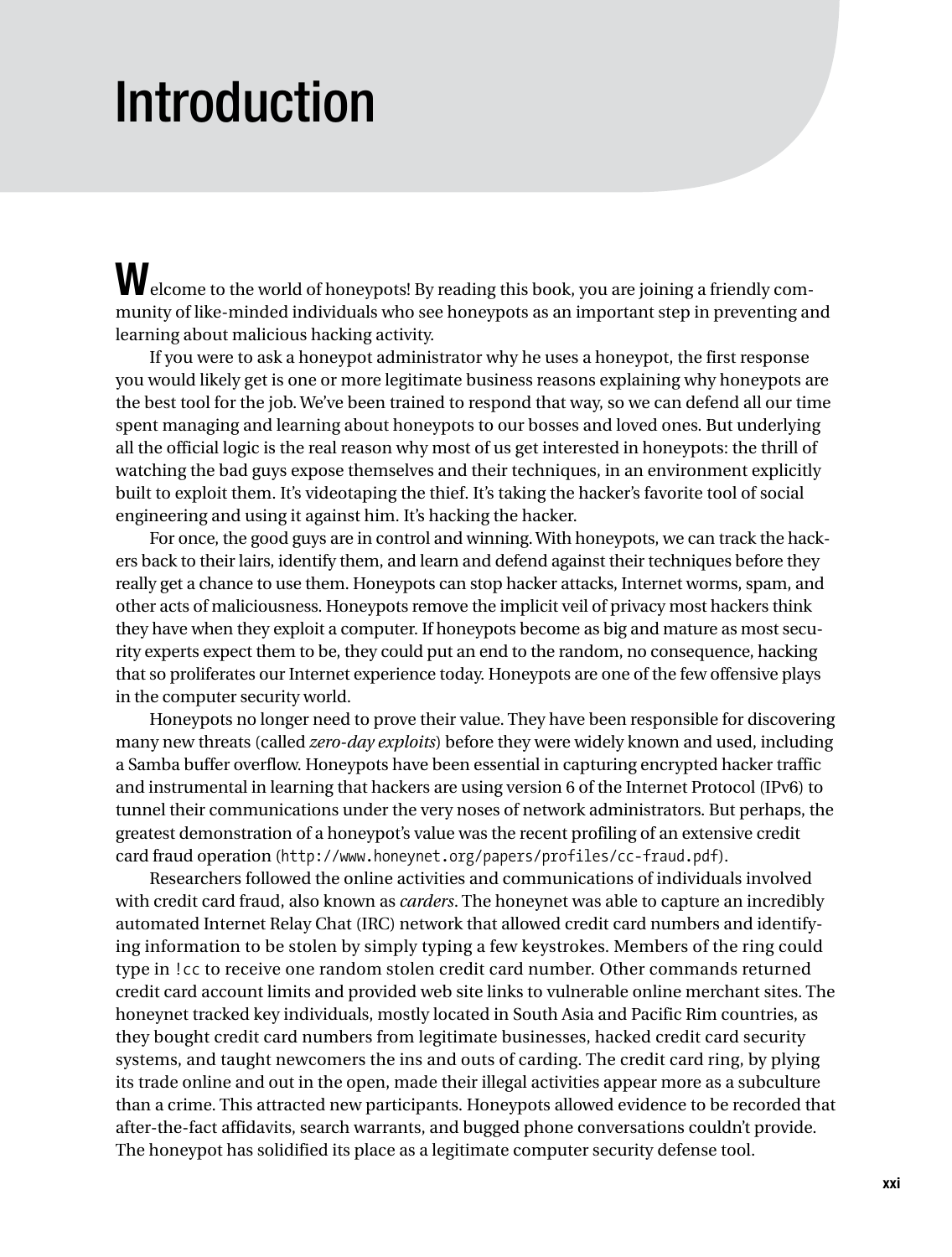### **Why Another Book on Honeypots?**

There are already some excellent books, papers, and web sites on honeypots, so why did I feel compelled to write a book on the subject? In one sentence, it's because the world of computer security, and honeypots in particular, is largely Unix-based. Most of the literature about firewalls, intrusion detection systems (IDSs), and honeypots was written by Unix gurus. Most of the tools are Unix-based and work only on Unix platforms. Even when the tools are ported to Windows, they may talk about Windows and give a few Windows examples, but most of the text and examples are for Unix-based users. It can be very frustrating when you are not a Unix person but still want to learn about computer security and use all the cool tools.

The majority of the world's PCs run one of Microsoft's Windows operation systems. This book was written to fill the large gap for Windows administrators trying to learn about honeypots outside the Unix subculture. I don't give examples of software and exploits that do not occur in the typical Windows environment. When the book discusses mail servers, it will be referring to Microsoft Exchange, not Sendmail. When it refers to web servers, it will be talking about Microsoft Internet Information Services (IIS), not Apache. Yes, I know both of those programs have Windows-based counterparts, but they aren't the norm in a Windows network. This doesn't mean that the knowledge and lessons learned in this book cannot be applied to non-Microsoft environments. The opposite is true. You can take anything covered in this book and easily apply it to Unix, Linux, Macintosh, or any other computer environment. But for once, this is a honeypot resource that targets the Windows administrator. It means the following:

- Honeypot planning and setup will target Windows systems.
- Security tools will be Windows versions.
- Hacking examples will be Windows examples.
- When TCP/IP is discussed, it will be as it applies in Windows.
- When TCP/IP ports are discussed, they will be ports common to Windows.

*Honeypots for Windows* is a book for Windows-based users and administrators.

### **Who Is This Book For?**

This book is for administrators and users with an intermediate understanding of the Windows operating system and computer security. Readers should have experience with the Windows operating system, the Internet, and Windows-based networking; be able to install and troubleshoot network-related software; and have general understanding of the OSI model. It helps if you're familiar with basic computer security concepts, such as computer worms, buffer overflows, and password cracking. An understanding of Windows security mechanisms will make the book more enjoyable.

A strong understanding of TCP/IP network protocol basics is essential for most honeypot administrators. Although this book will cover the fundamentals needed to understand the material presented, readers should understand the following terms prior to beginning this journey: TCP, UDP, ICMP, stateful, stateless, flags, TCP/IP handshake, packet header, and packet payload.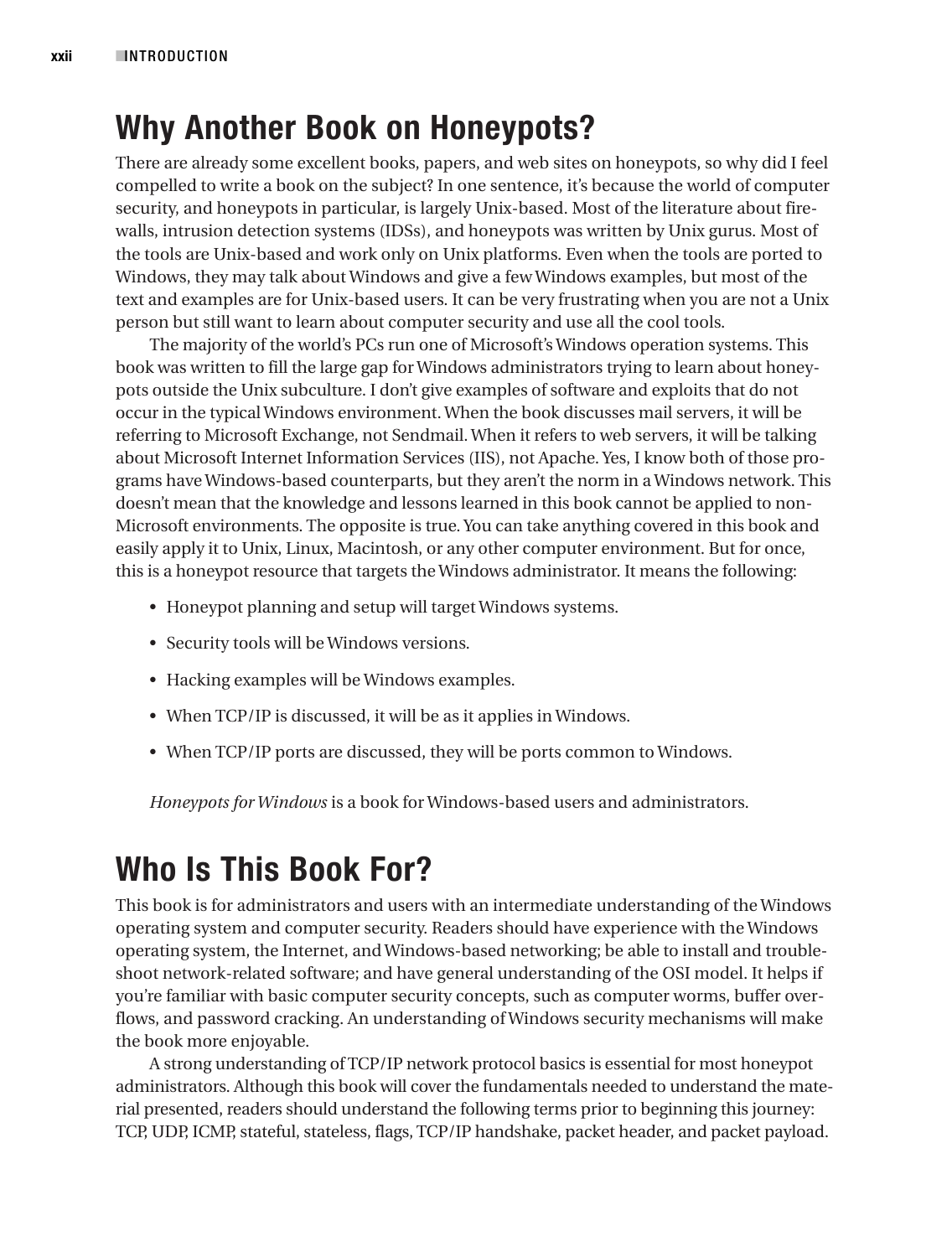But even if you're not familiar with the details of all these topics, you should still be able to understand every concept discussed in this book. So, don't panic if you can't name all the TCP header flags off the top of your head, or if don't know the exact meaning of stateful inspection. This book will be of value to people newly interested in computer security and honeypots, as well as to experienced security experts.

Readers without a firm foundation in these fundamentals should consider a quick refresher with a TCP/IP protocol reference. There are several good books on the TCP/IP protocol, and here are some online references:

- Webopedia's TCP/IP page: http://www.webopedia.com/TERM/T/TCP\_IP.html
- An excellent TCP/IP Reference by Cisco: http://www.cisco.com/univercd/cc/td/doc/ cisintwk/ito\_doc/ip.pdf
- About.com's Computer Networking Guide to TCP/IP: http://compnetworking.about.com/ cs/basictcpip
- Wikipedia Internet Protocol Suite reference: http://www.wikipedia.org/wiki/ Internet\_protocol\_suite
- Internet Engineering Task Force (IETF) references: http://www.ietf.org

**Note** On the IETF web site, at a minimum, read the following Request For Comments (RFCs): 791-IP, 792-ICMP, 768-UDP, and 793-TCP. RFCs are very wordy and long, and a bit like reading IRS tax code, but taking the time to read them will allow you to understand the TCP/IP protocol suite in detail.

### **What's In This Book?**

The book has twelve chapters organized into three main parts.

By the time you get through reading this book, you should have an excellent understanding of honeypots in a Windows environment.

**Note** Many of the tools covered in this book are Windows ports of open-source Unix tools, like Honeyd, WinPcap, and Snort. All of these tools have been tested on Windows 98 and later Microsoft platforms, but most have been optimized for Windows 2000 and above. Menu options and screenshots were done on Windows 2000 and XP Professional computers, but most commands and screens are identical, no matter which Microsoft operating system you use. Every effort has been made to verify that all commands and utilities work across all current versions of Windows. Exceptions are noted when known.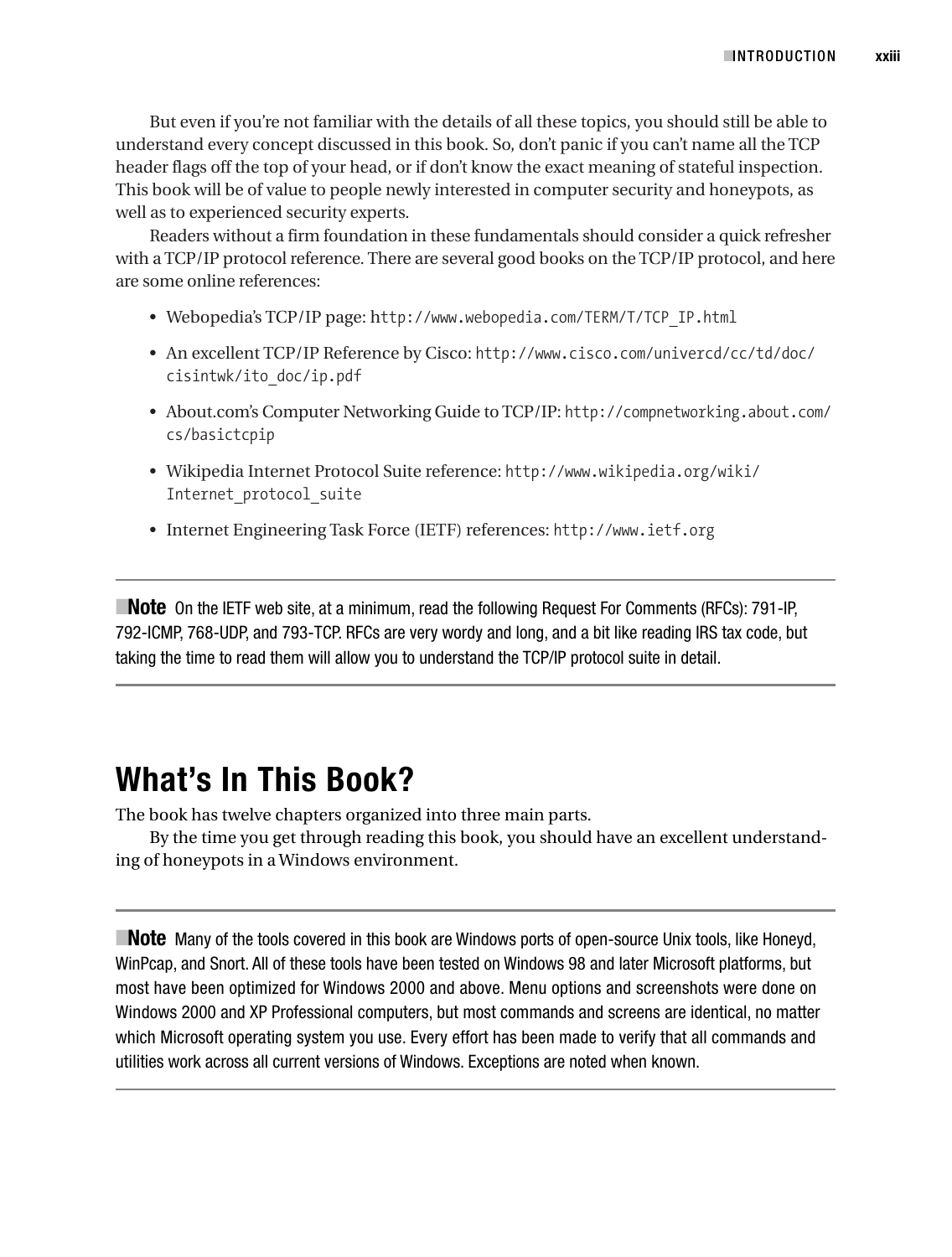#### **Part One: Honeypots in General**

Part One covers honeypot theory and topics common to all honeypots, along with the particular configuration requirements of a Windows-based environment.

Chapter 1 explains general honeypot theory and reasons to use honeypots. It discusses the main honeypot types, along with advantages and disadvantages of each choice. The chapter also covers hacking basics, such as attack model types and fingerprinting. Understanding the different hacking threats is essential to setting up and using a honeypot.

Chapter 2 describes the general setup and deployment of a honeypot, as well as how to attract hackers to it. Topics include how to decide where to place a honeypot and why. It covers the physical deployment issues involved in placing a honeypot, including hardening the host and configuring your network to route hacking traffic to your honeypot. It includes details on the problems introduced on switched networks and how to correctly configure your routing tables.

#### **Part Two: Windows Honeypots**

Part Two provides a detailed lesson in configuring and using Windows-based honeypots. Using an emulated honeypot in a Windows environment takes special consideration to make it appear as a Windows-based host. This means it should have the normal Windows ports open, run the normal Windows services, and respond in a predictable way. Chapter 3 defines normal behaviors, ports, and services on a Windows host, and tells you how to emulate them on a honeypot.

Chapter 4 describes using a real Windows operating system as a honeypot. It reveals what is the best Windows version to attract malicious hackers and presents hardening tips you can use to minimize compromise damage.

Chapters 5 through 7 focus on Honeyd, the most popular honeypot software in use today. Chapter 5 covers how to download and install Honeyd. Honeyd is a fantastic free tool, but like many other open-source programs, not particularly easy to configure. Chapter 6 begins deciphering the Honeyd configuration and provides several sample configuration files that you can adapt for your own needs. Chapter 7 explains how to use service scripts, which allow Honeyd to mimic basic applications, such as FTP, telnet, and IIS. Service scripts are very important in making a honeypot look like a real system.

Honeyd is the most popular and versatile honeypot software in use today, but it isn't the easiest to use. In Chapter 8, we explore six other Windows-based honeypots with front-end graphical user interfaces that make for a more pleasant user experience. Each of these honeypots excels at different goals. The honeypots are Back Officer Friendly, LaBrea, SPECTER, KFSensor, PatriotBox, and Jackpot.

#### **Part Three: Honeypot Operations**

Part Three discusses a range of topics related to getting the most out of your honeypot.

Using a network traffic analyzer and understanding how to recognize and decode malicious network traffic is essential to honeypot operations. Chapter 9 discusses how to install and use various tools for analyzing network traffic. It begins with network protocol basics, reviewing the OSI model and TCP/IP suite, and then focuses on using Snort and Ethereal.

Chapter 10 covers the very important issues of monitoring, logging, alerting, and reporting. It discusses how to set up an alert system, how and what to log, and what reports you need to generate.